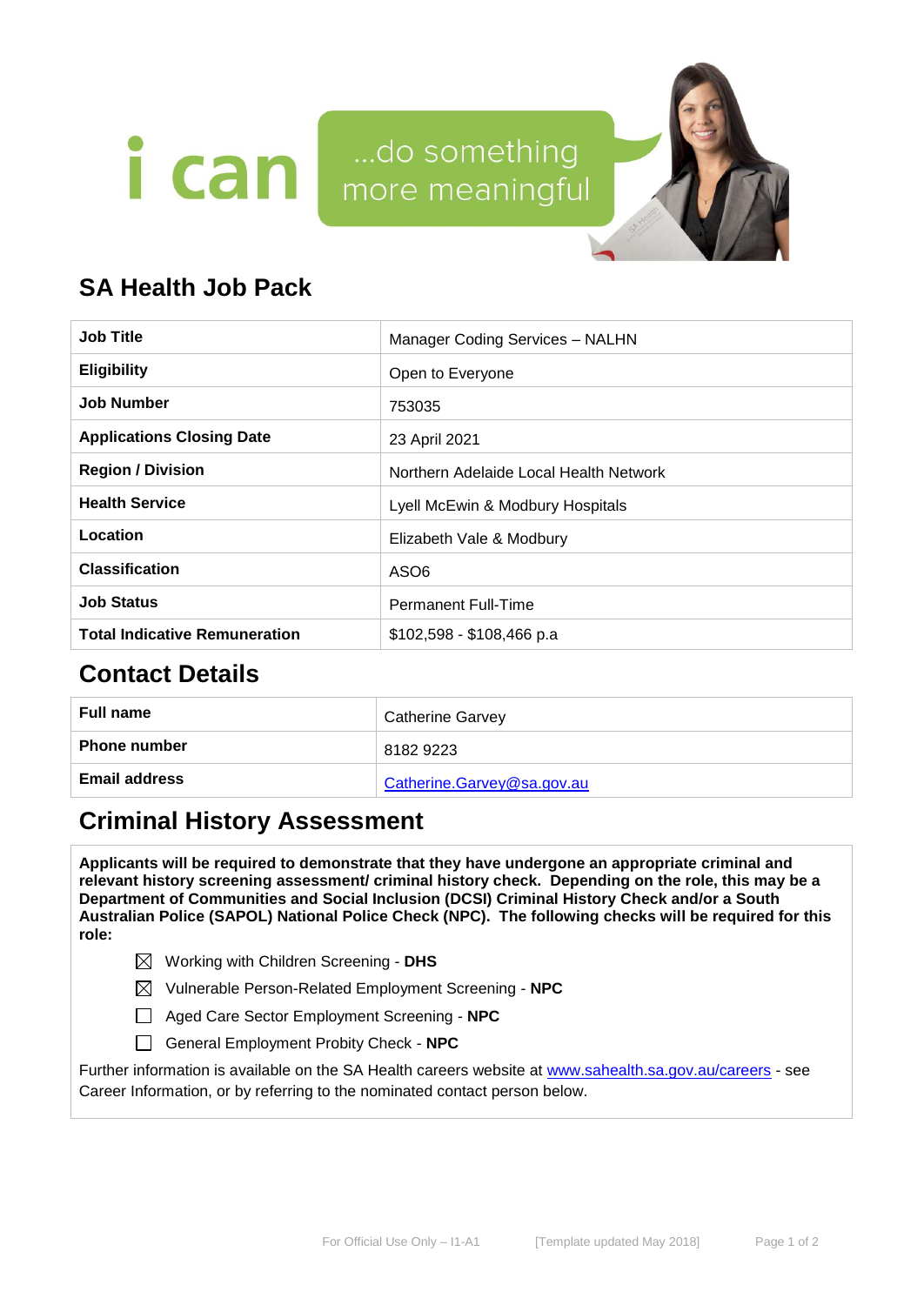# **Immunisation**

### *Risk Category C (minimal patient contact)*

·*This role carries specific immunisation requirements. To be eligible for appointment in this role you will be required to meet the immunisation requirements associated with Category C (minimal patient contact). [Please click here for further information on these requirements.](https://www.sahealth.sa.gov.au/wps/wcm/connect/public+content/sa+health+internet/clinical+resources/clinical+programs+and+practice+guidelines/immunisation+for+health+professionals/health+care+worker+immunisation+requirements)*

# **Guide to submitting an application**

Thank you for considering applying for a position within SA Health. Recruitment and Selection processes across SA Health are based on best practice and a commitment to a selection based on merit. This means treating all applications in a fair and equitable manner that aims to choose the best person for the position.

A well presented, easy to read application will allow the panel to assess the information they need from your application. To give yourself the best opportunity to reach interview, the application should clearly and concisely demonstrate to the selection panel that you are suitably equipped to perform the role, and that you possess all of the stated minimum essential skills, abilities, knowledge, experience and educational qualifications (where required).

The online application form to apply for this position will ask for employment history, education, qualifications and referees however to understand the position and requirements we suggest you become familiar with the attached Job and Person Specification.

We request that you attach the following to your application -

- **A covering letter** of up to 2 pages introducing yourself to the selection panel and describing your skills, abilities, knowledge, qualifications and experience in relation to the position;
- **A current Curriculum vitae/Resume** that includes your personal details, relevant employment history, education, training courses, qualifications and professional memberships.

\* Refer to http://www.sahealthcareers.com.au/information/ for further information regarding

- The Indicative Total Remuneration which is inclusive of Award salary, superannuation and other monetary benefits.
- Information for Applicants
- Criminal History Assessment requirements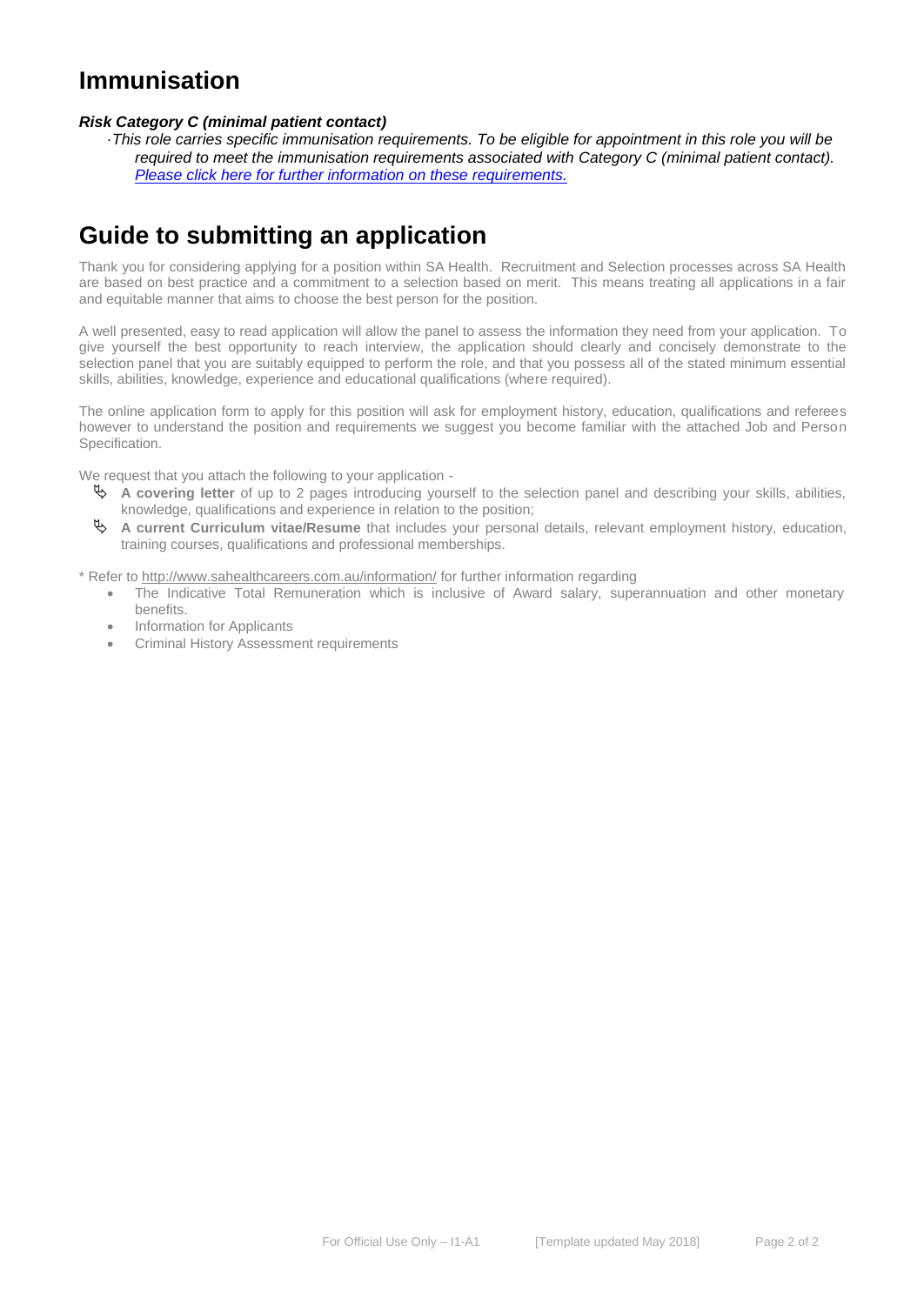

**Government of South Australia** 

SA Health

## **ROLE DESCRIPTION**

| <b>Role Title:</b>                                        | Manager Coding Services, NALHN                                                                                                                                                            |  |  |
|-----------------------------------------------------------|-------------------------------------------------------------------------------------------------------------------------------------------------------------------------------------------|--|--|
| <b>Classification Code:</b>                               | ASO <sub>6</sub>                                                                                                                                                                          |  |  |
| LHN/HN/SAAS/DHA:                                          | Northern Adelaide Local Health Network                                                                                                                                                    |  |  |
| <b>Hospital/ Service/ Cluster</b>                         | Lyell McEwin & Modbury Hospitals                                                                                                                                                          |  |  |
| Division:                                                 | <b>Corporate Services</b>                                                                                                                                                                 |  |  |
| <b>Department/Section / Unit/ Ward:</b>                   | Coding                                                                                                                                                                                    |  |  |
| Role reports to:                                          | <b>Health Administration Advisor</b>                                                                                                                                                      |  |  |
| <b>Role Created/ Reviewed Date:</b>                       | June 2019. Revised 2 November 2019                                                                                                                                                        |  |  |
| <b>Criminal History Clearance</b><br><b>Requirements:</b> | Aged (NPC)<br>$\boxdot$<br>Working with Children Check - WWCC (DHS)<br>$\boxtimes$<br>Vulnerable (NPC)<br><b>General Probity (NPC)</b>                                                    |  |  |
| <b>Immunisation Risk Category</b>                         | Category A (direct contact with blood or body substances)<br>Category B (indirect contact with blood or body substances)<br>$\boldsymbol{\nabla}$<br>Category C (minimal patient contact) |  |  |

## **ROLE CONTEXT**

## **Primary Objective(s) of role:**

Working across both Lyell McEwin and Modbury hospitals, the Manager, Clinical Coding Services, is responsible for the overall operational leadership and management of the functions and tasks relating to the accurate, comprehensive and timely extraction of ICD-10-AM (or subsequent versions) for patient morbidity and Casemix activity.

The Manager provides advice on all matters relating to ICD practice and standards.

The role includes the management of

- clinical coding staff planning, leave and associated budget;
- ICD data capture and reporting, ensuring the provision of timely and accurate morbidity coding services to meet the NALHN and SA Health reporting requirements;
- auditing, education and clinical documentation standards; ensuring complete, audited, quality ICD information and data collection systems in compliance with SA Health and Australian Coding standards and the ongoing skill development of clinical coding staff
- effective liaison with clinical, financial, administrative and Casemix teams in the development, analysis and reporting of morbidity data and DRG initiatives.

## **Direct Reports:**

ASO5 Auditor/ Educators – 2fte ASO5 Clinical Documentation Specialist – 1fte ASO4 Advanced Clinical Coders – 5.3fte ASO3 Inexperienced Qualified Clinical Coders – 7.3fte ASO2 Qualified Coders ASO2 – Trainee Clinical Coders Clinical Coding Casual Pool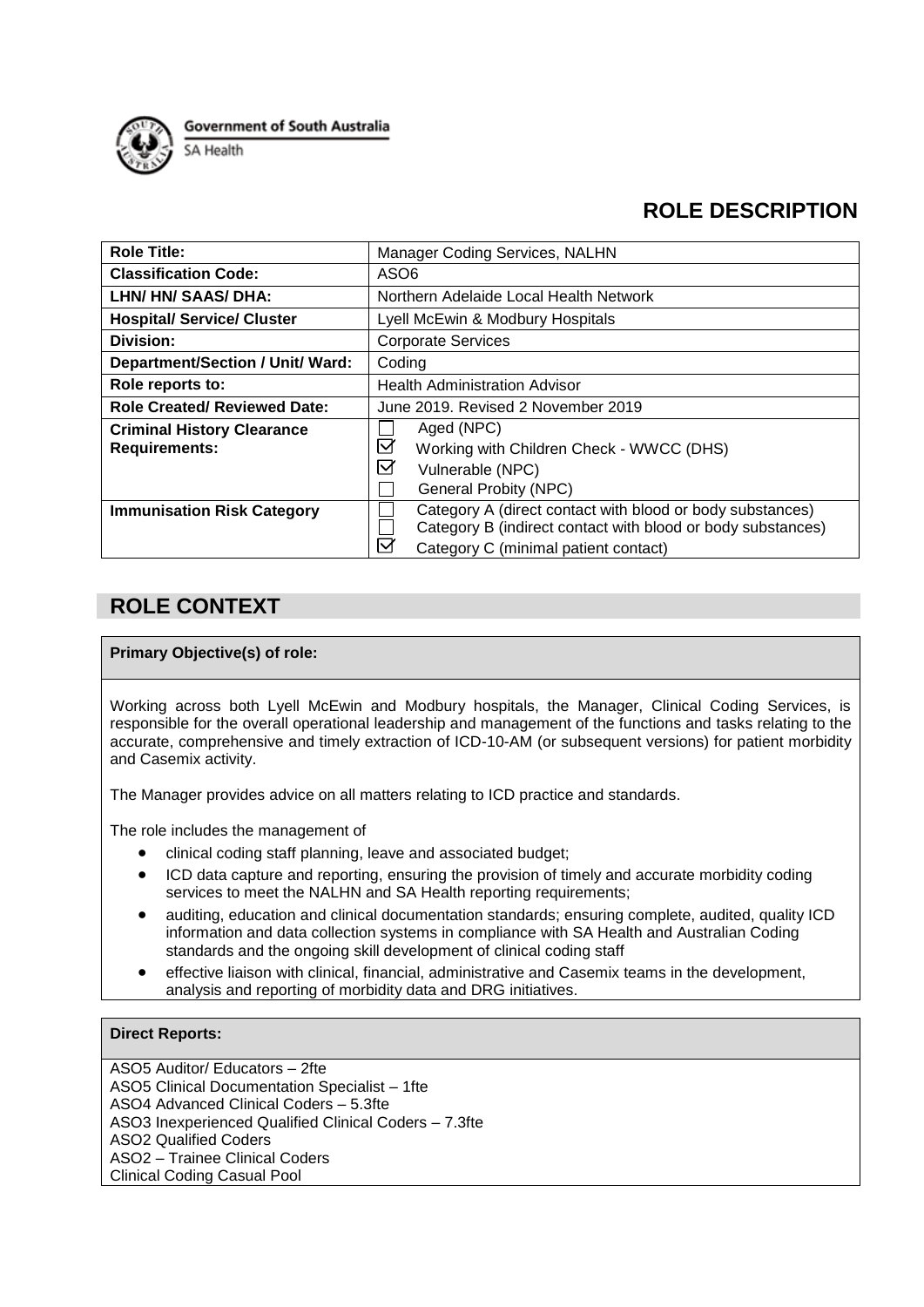### **Key Relationships/ Interactions:**

#### Internal

- Reports to Health Administration Advisor
- $>$  Works, under limited supervision, in conjunction with direct reports as knowledge source for staff and organisation on all matters relating to ICD.
- > Works collaboratively with NALNH Strategic Operations Manager for strategic matters, Divisional Directors and clinicians to improve documentation
- May work with other NALHN staff including Finance Business Services, Casemix Manager, Information Communications & Technology (ICT) services, Medical Records and other staff members throughout Lyell McEwin Hospital (LMH) and Modbury Hospital (MH).

#### **External**

- This position liaises with Integrated South Australian Activity Collection (ISAAC) Data and Reporting Services, and the Medical Records Advisory Unit
- $>$  This position works with equivalent positions in other LHN's
- Represents NALHN at coding related meetings and a local, state and national level

### **Challenges associated with Role:**

Major challenges currently associated with the role include:

- Attraction and retention of suitably skilled and experienced Clinical Coding staff and ensuring staff competencies and training align with the correct practices associated with Clinical Coding
- Develop and maintain effective liaison with clinical staff to facilitate effective documentation and accurate data collection.
- Auditing for patient safety and compliance with LHN, State and National standards and obligations.
- Implementation of and select new techniques and methodologies

#### **Delegations:**

- Finance Delegations Level 7
- HR Delegations Group D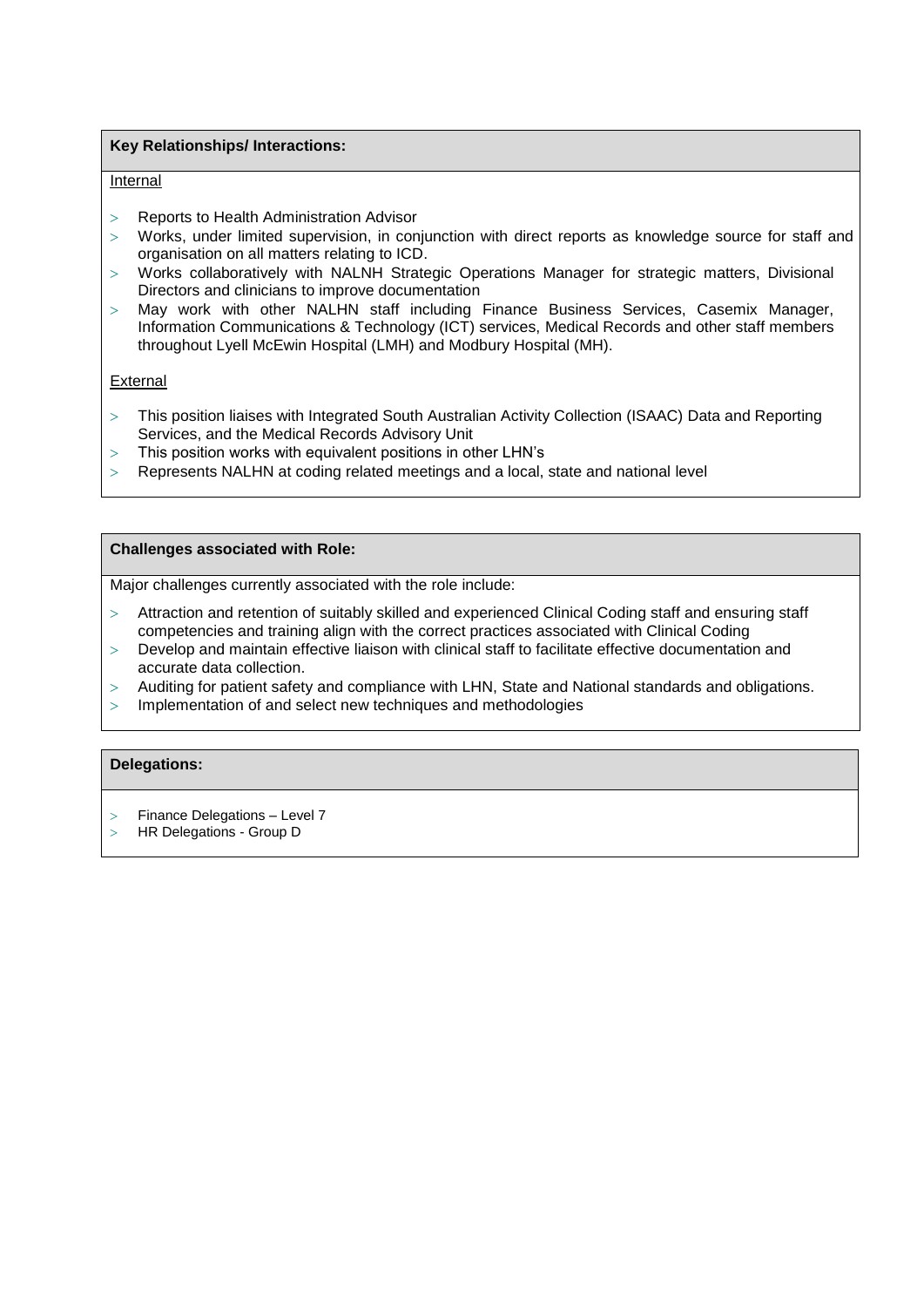# **Key Result Area and Responsibilities**

| <b>Key Result Areas</b>                                                                                                                                                       | <b>Major Responsibilities</b>                                                                                                                                                                                                                                                                                                                                                                                                                                                                                                                                                                                                                                                                                                                                                                                                                                                                                                                                                                                                                                                                                                                                                                                                                                                                                                                                                                                                                                                           |  |  |
|-------------------------------------------------------------------------------------------------------------------------------------------------------------------------------|-----------------------------------------------------------------------------------------------------------------------------------------------------------------------------------------------------------------------------------------------------------------------------------------------------------------------------------------------------------------------------------------------------------------------------------------------------------------------------------------------------------------------------------------------------------------------------------------------------------------------------------------------------------------------------------------------------------------------------------------------------------------------------------------------------------------------------------------------------------------------------------------------------------------------------------------------------------------------------------------------------------------------------------------------------------------------------------------------------------------------------------------------------------------------------------------------------------------------------------------------------------------------------------------------------------------------------------------------------------------------------------------------------------------------------------------------------------------------------------------|--|--|
| Operate as a leader of a<br>team whose role is to<br>provide a specialist and<br>complex work function by                                                                     | Lead, develop and foster a positive work culture which is based on<br>$\geq$<br>NALHN and SA Health's values and promotes customer service,<br>learning and development, safety and welfare of employees,<br>acknowledges differences and encourages creativity and innovation<br>Overseeing the Clinical Coding functions across NALHN, ensuring<br>$\geq$<br>adequate staffing and documentation resources are available,<br>mentoring staff and co-ordinating associated staff development<br>activities across NALHN<br>Recognising and handling conflict including negotiating solutions<br>$\rm{>}$<br>which result in a mutually acceptable outcome<br>Promoting teamwork and principles of customer service, exercising<br>$\geq$<br>sound management, personnel and industrial relations practices<br>Leading initiatives for quality coding using new technologies and<br>$\geq$<br>methodologies, policies and procedures, particularly those around<br>patient and activity related definitions, and ensure they are current,<br>relevant and accessible.                                                                                                                                                                                                                                                                                                                                                                                                                   |  |  |
| <b>Provide Governance</b><br>processes to Clinical<br>Coding by                                                                                                               | Establishing and maintaining a Clinical Coding Auditor/ Educator<br>$\rm{>}$<br>leadership team to oversee the effective operation and timeliness of<br>high quality Clinical Coding in NALHN<br>Lead processes for ongoing Clinical Coding capacity at NALHN to<br>$\geq$<br>ensure a comprehensive training program for a) ongoing<br>professional development and ICD competency for Clinical Coding<br>Staff and b) Clinical Coding Trainees that covers all aspects and<br>complexities of coding in a tertiary hospital with sufficient experience<br>to enable Trainees to be assessed as proficient<br>Create procedures required for Clinical Coding services including,<br>$\rm{>}$<br>but not limited to ISAAC extract, audit and reporting<br>Provide sound policy, interpretation, advice and information in<br>$\rm{>}$<br>responding to Clinical Coding enquiries                                                                                                                                                                                                                                                                                                                                                                                                                                                                                                                                                                                                        |  |  |
| Ensure the accurate,<br>timely and detailed<br>abstraction of ICD<br>classified inpatient<br>episodes of care for sound<br>clinical documentation and<br>Casemix integrity by | Monitoring the key elements of the processes that contribute to the<br>$\geq$<br>integrity and quality of coded and activity data, including medical<br>record workflows and procedures<br>Maintaining a high quality coding service accurately identifying the<br>$\geq$<br>translation of narrative descriptions for all inpatient separations in<br>line with ISAAC, clinical coding standards and which are coded and<br>indexed prior to the dates specified in the Technical Bulletins<br>Providing feedback to clinical divisions and others, as required<br>$\geq$<br>Adhering to established State and National guidelines<br>$\geq$<br>Accurate keying of coded and activity data, especially data items that<br>$\geq$<br>impact funding, are completed onto relevant hospital database(s),<br>Adherence and compliance to ICD-10-AM (or subsequent versions)<br>$\geq$<br>and<br>Completion of qualitative and quantitative review of the data in-house<br>$\geq$<br>prior to submission<br>Undertake clinical coding on a regular basis to ensure detailed<br>$\geq$<br>knowledge base is maintained and assisting with ICD coding as<br>required<br>Implementation of National and State coding guidelines and<br>$\geq$<br>standards incorporating the inclusion of the impact of changes on<br>Casemix profile;<br>Ensuring Casemix based goals are maintained including data integrity<br>$\rm{>}$<br>and that the monthly statistical reporting deadline is preserved |  |  |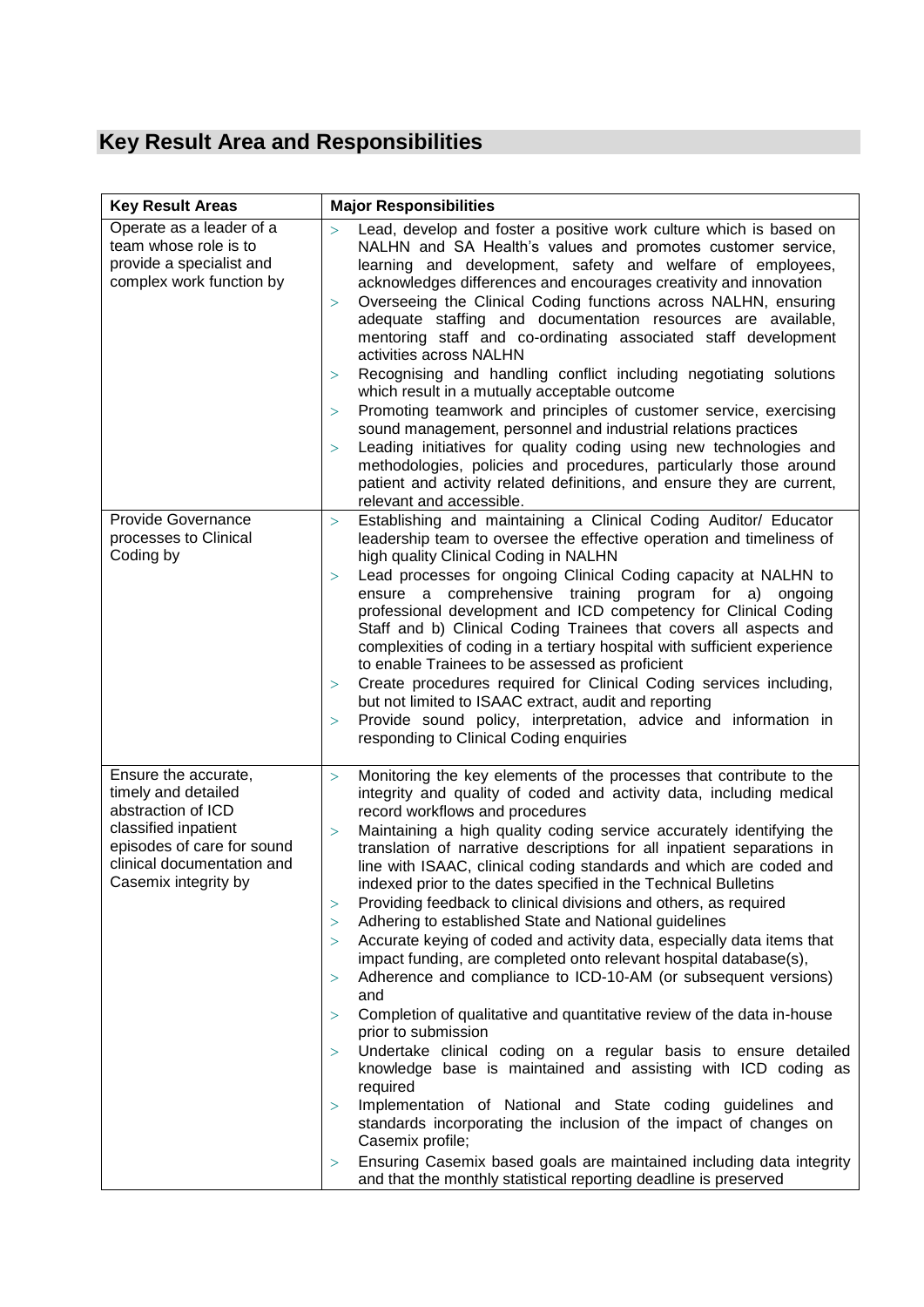|                                                               | $\geq$           | Monitoring and evaluating the service provided, including liaising with<br>users regarding their needs, developing reports and recommendations<br>regarding modifications to procedures or system development |
|---------------------------------------------------------------|------------------|---------------------------------------------------------------------------------------------------------------------------------------------------------------------------------------------------------------|
| Ensure efficient and                                          | $\geq$           | Monitor the budgetary and activity performance of the Coding Units and                                                                                                                                        |
| effective operational                                         |                  | assist with the preparation of the annual budget for the Coding Units in                                                                                                                                      |
| management of Clinical                                        |                  | consultation with Health Administration Advisor                                                                                                                                                               |
| <b>Coding Service workforce</b><br>and information quality by | $\rm{>}$         | Ensuring on-going self-development and education occurs taking on                                                                                                                                             |
| undertaking the following                                     | $\rm{>}$         | best practice in coding and related Casemix developments;<br>Recruitment processes to ensure adequate resources are maintained                                                                                |
|                                                               |                  | to provide a high quality Clinical Coding Service                                                                                                                                                             |
|                                                               | $\geq$           | Ensuring staff maintain currency of coder reference software, texts                                                                                                                                           |
|                                                               |                  | and procedure manuals all times;                                                                                                                                                                              |
|                                                               | $\geq$           | Develop ongoing plans and programs to ensure the achievement of<br>accreditation standards and quality coding audits with respect to clinical                                                                 |
|                                                               |                  | coding Units                                                                                                                                                                                                  |
|                                                               | $\geq$           | Optimising LMH and MH coding and Casemix profile by planning a                                                                                                                                                |
|                                                               |                  | scheduled audits program in consultation with the Clinical Coding<br>Auditor.                                                                                                                                 |
|                                                               | $\geq$           | Adhering to software licence terms and agreements;                                                                                                                                                            |
|                                                               | $\geq$           | Liaison with ICT and related vendors, including testing as required;                                                                                                                                          |
|                                                               | $\geq$           | Identifying any changes to current practice and flagging potential<br>impact of the change;                                                                                                                   |
|                                                               | $\geq$           | Implementing changes to ISAAC statutory reporting obligations, and                                                                                                                                            |
|                                                               |                  | communicating the changes to all relevant staff involved in the                                                                                                                                               |
|                                                               |                  | collection of new, or revised data items;                                                                                                                                                                     |
|                                                               | $\geq$           | Preparing the Coding Unit and clinical area for these changes;                                                                                                                                                |
|                                                               | $\geq$           | Ensure changes in clinical practice and patient morbidity are                                                                                                                                                 |
|                                                               |                  | reflected in the coded data by liaising with clinical staff and seeking                                                                                                                                       |
|                                                               |                  | their expertise, engaging them in verifying accuracy of diagnostic<br>and procedural codes and evidence based medical record                                                                                  |
|                                                               |                  | documentation.                                                                                                                                                                                                |
|                                                               | $\geq$           | Conducting staff performance appraisals which are linked to staff                                                                                                                                             |
|                                                               |                  | development needs;                                                                                                                                                                                            |
|                                                               | $\geq$           | Maintaining a multi-skilled workforce to ensure an appropriate depth                                                                                                                                          |
|                                                               |                  | and breadth of coding skills in the unit for the organisation; this includes                                                                                                                                  |
|                                                               |                  | coaching coding apprentice personnel;                                                                                                                                                                         |
|                                                               | >                | Maintaining a staff roster for coding units;                                                                                                                                                                  |
| Promote and provide ICD                                       | $\geq$<br>$\geq$ | Conducting regular staff meetings<br>Providing<br>advice to<br>Executive,<br>clinicians,<br>professional<br>and                                                                                               |
| advice, reports and                                           |                  | administrative staff relating to the clinical coding function, education,                                                                                                                                     |
| support to hospital                                           |                  | interpretation for both NALHN and within SA Health                                                                                                                                                            |
| personnel relevant to                                         | $\geq$           | Conducting education sessions for hospital personnel and providing                                                                                                                                            |
| Clinical Coding, DRG and                                      |                  | advice regarding developments in Casemix and ICD coding                                                                                                                                                       |
| <b>Clinical Documentation</b>                                 |                  | conventions, documentation and standards                                                                                                                                                                      |
| matters by;                                                   | $\rm{>}$         | Participating in the development, analysis and implementation of                                                                                                                                              |
|                                                               | $\rm{>}$         | clinical indicators eg HACC<br>Providing advice on forms design for those forms which are to be                                                                                                               |
|                                                               |                  | included in the medical record (where appropriate)                                                                                                                                                            |
|                                                               | $\geq$           | Consulting and advising, proactively if possible, on matters relating to                                                                                                                                      |
|                                                               |                  | the planning and implementation of improved clinical coding systems                                                                                                                                           |
|                                                               |                  | within the hospital                                                                                                                                                                                           |
|                                                               | $\rm{>}$         | Providing information and training regarding clinical coding, Casemix                                                                                                                                         |
|                                                               |                  | and ISAAC data items as required;                                                                                                                                                                             |
|                                                               | $\, > \,$        | Promoting the importance of data integrity to all staff responsible for the<br>collection and entry of data on LMH and MH information system;                                                                 |
|                                                               | $\rm{>}$         | Providing staff with information about changes in coding practice,                                                                                                                                            |
|                                                               |                  | activity data collection and casemix information;                                                                                                                                                             |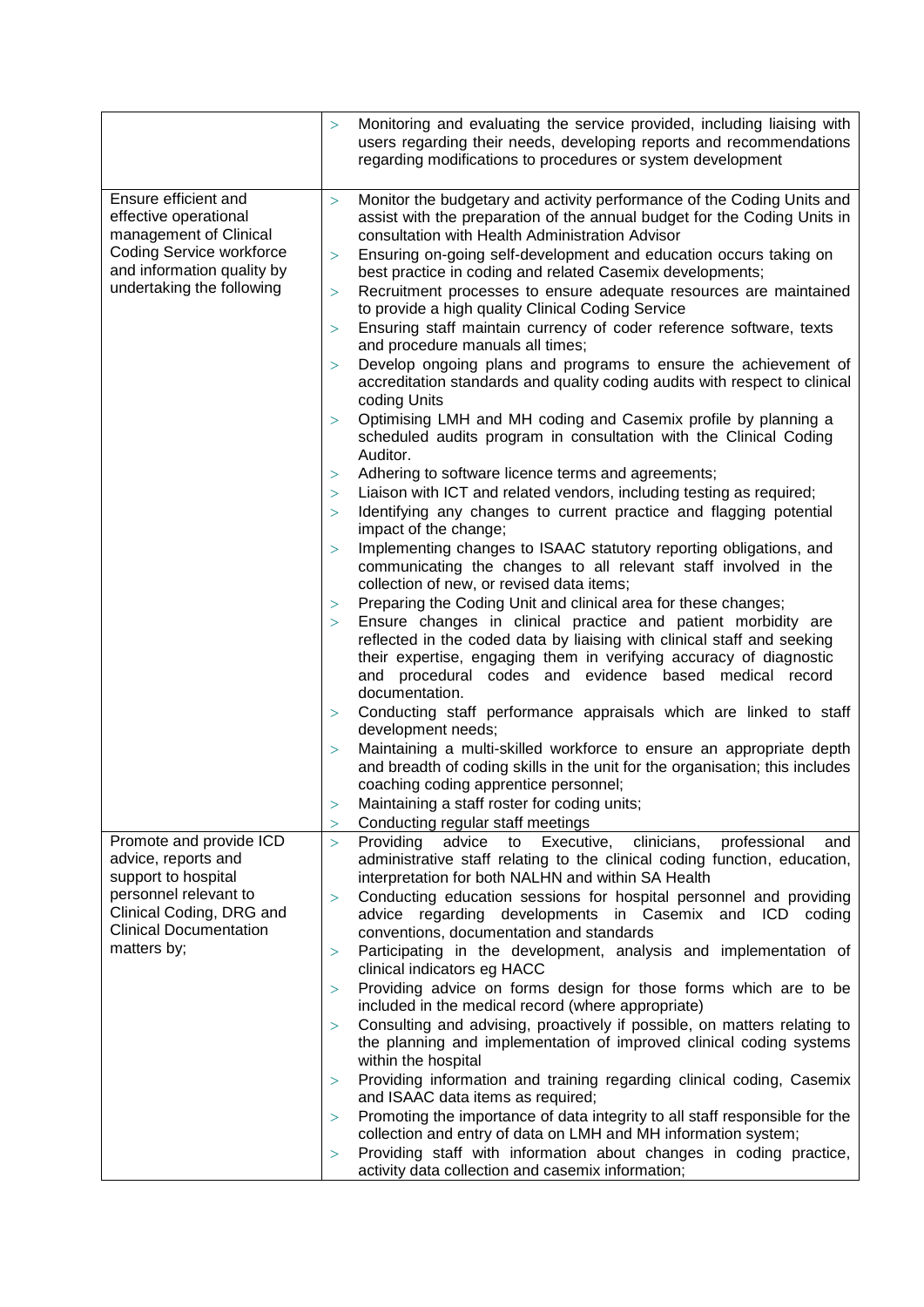|                                                                                                                                                          | $\geq$<br>$\geq$<br>$\geq$ | Prepare professional and staff educations programs across NALHN in<br>consultation with Coding Auditor/ Educator role;<br>Identify improvement areas for professional groups and coding staff in<br>relation to clinical audit recommendations; and<br>Participating on relevant hospital committees and working parties.                                                                               |
|----------------------------------------------------------------------------------------------------------------------------------------------------------|----------------------------|---------------------------------------------------------------------------------------------------------------------------------------------------------------------------------------------------------------------------------------------------------------------------------------------------------------------------------------------------------------------------------------------------------|
| Manage the Coding Unit                                                                                                                                   | $\geq$                     |                                                                                                                                                                                                                                                                                                                                                                                                         |
| by;                                                                                                                                                      | $\geq$                     | Directing property and equipment purchase and maintenance;                                                                                                                                                                                                                                                                                                                                              |
|                                                                                                                                                          | $\geq$                     | Maintaining consumable, security and property standards, and                                                                                                                                                                                                                                                                                                                                            |
|                                                                                                                                                          | $\geq$                     | Maintaining a safe workplace by adherence to Work, Health & Safety<br>requirements, training and education.                                                                                                                                                                                                                                                                                             |
|                                                                                                                                                          | $\geq$<br>$\geq$           | Ensure the maintenance of a high standard of service provision, by<br>undertaking regular service evaluation review in consultation with the<br>Operations Manager, PIAS, Coding Auditor/ Educator and NALHN<br>Health Administration Advisor to assess performance and identify<br>training and educational needs.<br>Prepare and write reports relevant to the Coding Unit needs and<br>requirements. |
| Promote the principles of<br>ongoing and further<br>education, teaching and<br>research ensuring<br>programmes of work address<br>organisation needs by; | $\geq$                     | Establish and promote the role and function of the Clinical<br>Documentation Specialist, monitoring progress of education on clinical<br>coding and Casemix results.                                                                                                                                                                                                                                    |
|                                                                                                                                                          | $\geq$                     | Providing clear leadership and guidance to staff to ensure that they are<br>motivated to perform as a cohesive workforce                                                                                                                                                                                                                                                                                |
|                                                                                                                                                          | $\geq$                     | Beina<br>responsible and promoting and ensuring<br>professional<br>competence of staff through the development of programs and policies<br>for continuing education                                                                                                                                                                                                                                     |
|                                                                                                                                                          | $\geq$                     | Maintaining knowledge of State and Federal policies and regulations<br>advising others where relevant                                                                                                                                                                                                                                                                                                   |
|                                                                                                                                                          | $\geq$                     | Maintaining an awareness of developments affecting Clinical Coding<br>Service at the hospitals over all, including new technology, Casemix<br>developments and health information management systems.                                                                                                                                                                                                   |
|                                                                                                                                                          | $\geq$                     | Appropriately representing NALHN in public forums, government<br>business activities and with other external agencies                                                                                                                                                                                                                                                                                   |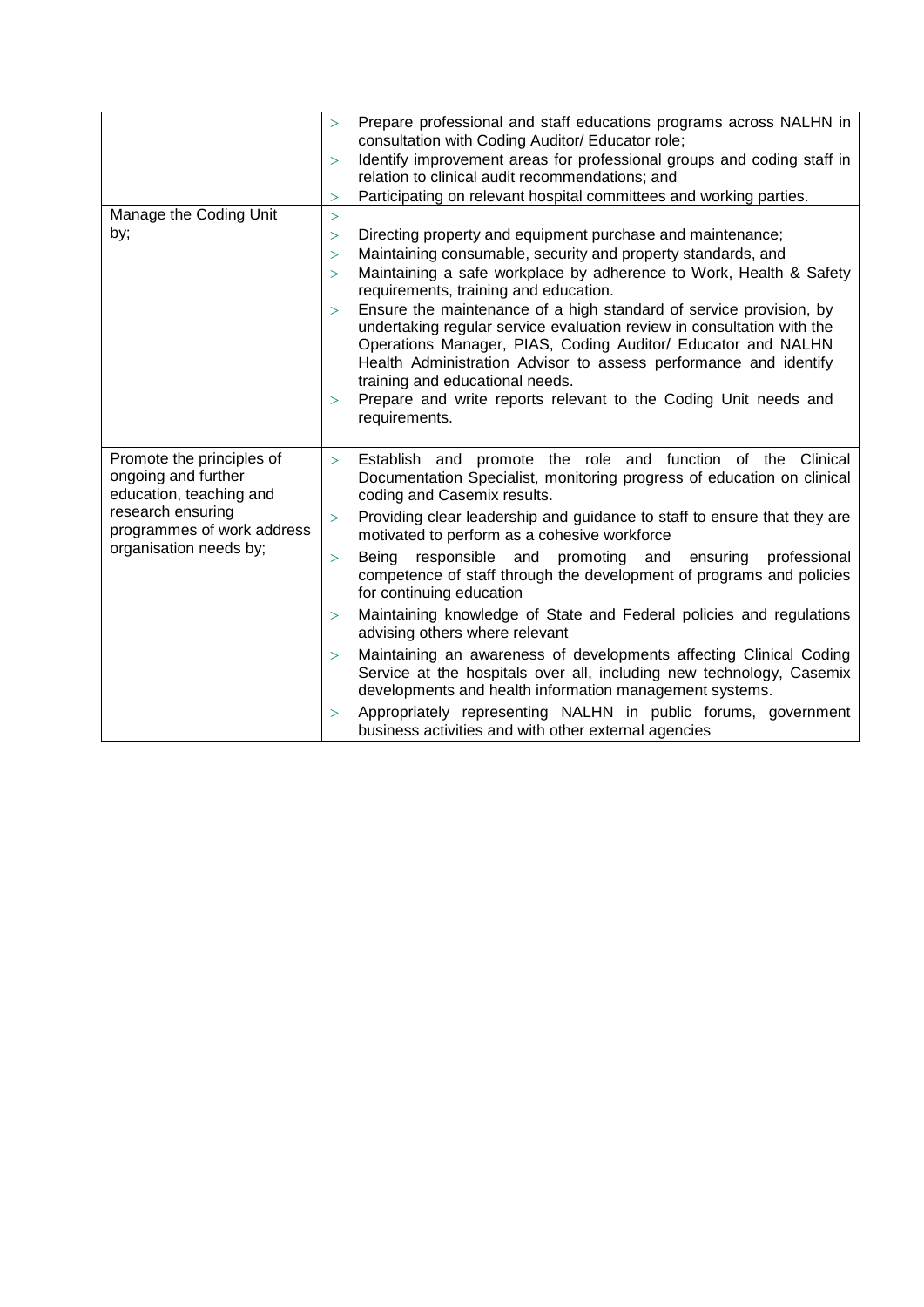## **Knowledge, Skills and Experience**

## **ESSENTIAL MINIMUM REQUIREMENTS**

## **Educational/Vocational Qualifications**

 Satisfaction completion of the Health Information Management Association of Australia (HIMAA) Certificate IV in Clinical Coding or equivalent, together with demonstrated competency in ICD-10-AM Coding.

## **Personal Abilities/Aptitudes/Skills:**

- $>$  An ability to manage to the spirit and principles of the premier's safety Commitment and the legislative requirements of the *Work Health and Safety Act 2012* (SA), utilising AS/NZS ISO 31000:2009 Risk Management- Principles and Guidelines, or to an equivalent set of standards
- Proven ability to lead, motivate and manage staff to achieve the goals of the Coding Unit, and provide professional leadership in a changing environment.
- Established ability to work effectively without direct supervision, accepting full responsibility for the accurate and efficient completion of each task with proven ability to manage workloads, priorities, meet deadlines and perform under pressure in a stressful environment.
- Demonstrated data analytical skills; to identify opportunities for corrective solutions for potential deficiencies/ problems in morbidity and activity data.
- $>$  Proven coding accuracy that demonstrates consistent coding quality of 95% DRG accuracy, 95% Principle Diagnosis accuracy and 90% Additional Diagnosis and Procedure accuracy.
- Demonstrated high level interpersonal, communication and negotiation skills in order to liaise effectively with clinicians, hospital staff and colleagues.

## **Experience**

- Demonstrated leadership and management skills in a tertiary coding environment or similar, and the ability to foster team participation and involvement
- > High level interpersonal skills and the ability to communicate with clients, professional staff, administrative staff both orally and in writing
- Ability to manage cost centre finances and resources
- Excellent understanding of data processing and its implications on diagnostic coding
- Ability to work independently, under limited direction and setting priorities to achieve objectives and meet deadlines, often in a context of competing priorities and expectations.

## **Knowledge**

- Able to demonstrate a high level of disciplinary knowledge e.g. ICD-10-AM coding systems, medical terminology, Casemix and Activity Based Funding, medical terminology, coding standards and legislation.
- Knowledge of ISAAC data collection processes and procedures
- Detailed working knowledge of Australian and SA Coding Standards, South Australian casemix funding model, morbidity data collection systems, the 3M Codefinder and AN-DRG grouper software and reporting obligations.
- Sound working knowledge of hospital information systems (specifically coding/ PMI/ ATS modules)
- Understanding of Work Health and Safety principles and procedures
- Understanding of the Australian National Safety & Quality Health Service Standards.
- Working knowledge of Microsoft Applications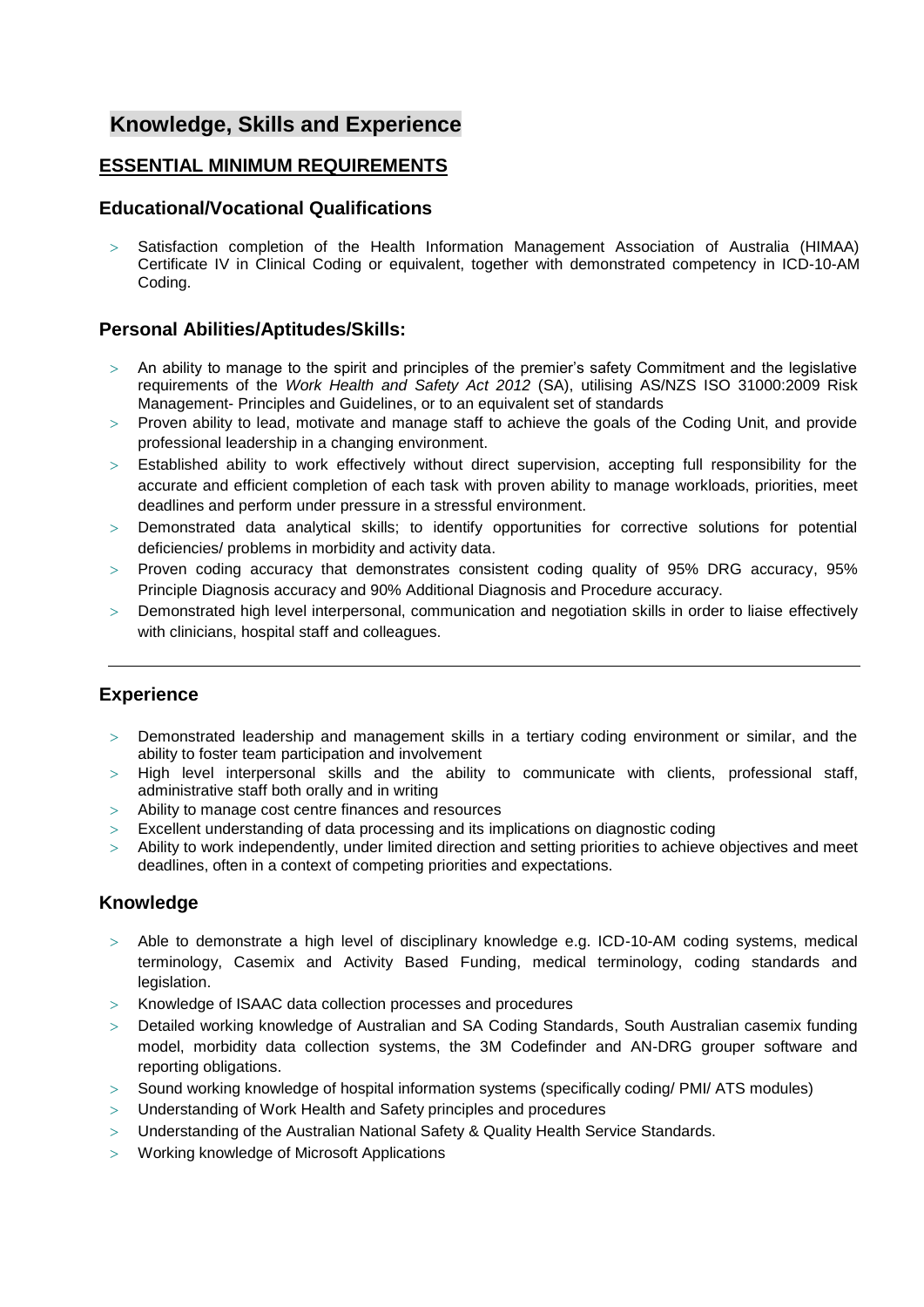## **DESIRABLE CHARACTERISTICS**

## **Educational/Vocational Qualifications**

- Tertiary qualification in Health Information Management/ Medical Record Administration
- > Additional coding courses for continuing education (i.e. in specialised areas or advanced coding) eg Auditor, Medical Science, Medical Terminology

## **Personal Abilities/Aptitudes/Skills: Experience**

- Previous morbidity coding experience in a tertiary hospital with a minimum three years' experience as a middle manager within a Medical Record Department or Coding Unit of a teaching hospital
- Experience in (internal and external) auditing of ICD-10-AM data
- Coder Accreditation status
- Membership of the Health Information Management Association of Australia (HIMAA)

## **Knowledge**

- > Knowledge of the SA Health's ISAAC data collection processes and procedures
- Advanced knowledge of South Australia's casemix funding model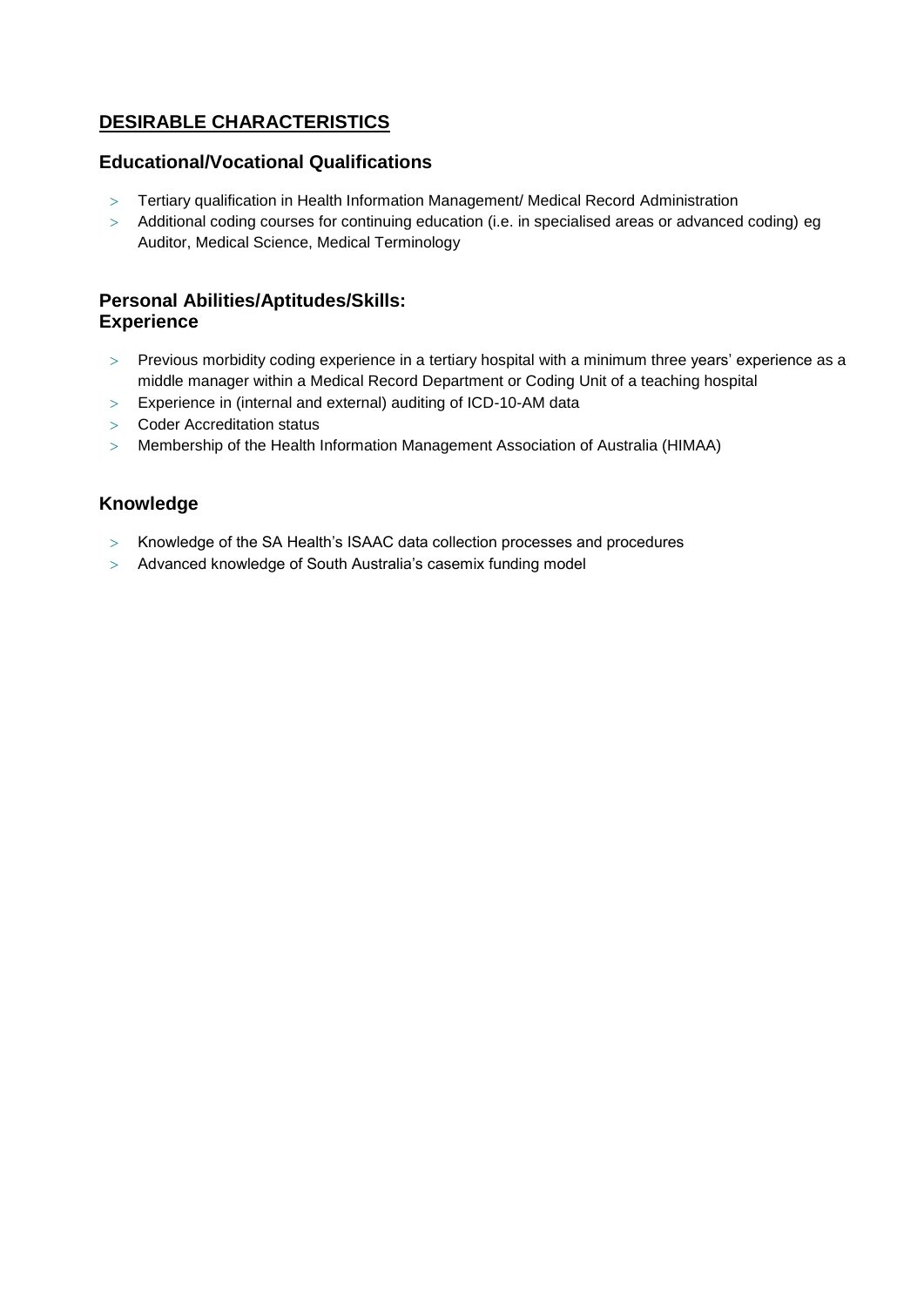### **Special Conditions:**

- It is mandatory that no person, whether or not currently working in SA Health, will be eligible for appointment to a position in SA Health unless they have obtained a satisfactory Criminal and Relevant History Screening.
- *Prescribed Positions* under the *Child Safety (Prohibited Person) Act (2016)* must obtain a satisfactory criminal and relevant history screening for child related work through the Screening Unit, Department of Human Services.
- Criminal Screening and Relevant History screenings must be renewed every 5 years thereafter from date of issue for *'*Prescribed Positions' under the *Child Safety (Prohibited Person) Act (2016)* or every 3 years thereafter from date of issue for 'Approved Aged Care Provider Positions' as defined under the *Accountability Principles 2014* made in pursuant to the *Aged Care Act 2007* (Cth).
- Depending on work requirements the incumbent may be transferred to other locations across SA Health to perform work appropriate to classification, skills and capabilities either on a permanent or temporary basis subject to relevant provisions of the *Public Sector Act 2009* for Public Sector employees or the *SA Health (Health Care Act) Human Resources Manual* for Health Care Act employees.
- The incumbent may be required to participate in Counter Disaster activities including attendance, as required, at training programs and exercises to develop the necessary skills required to participate in responses in the event of a disaster and/or major incident.
- Appointment is subject to immunisation risk category requirements (see page 1). There may be ongoing immunisation requirements that must be met.

#### **General Requirements:**

Managers and staff are required to work in accordance with the Code of Ethics for South Australian Public Sector, Directives, Determinations and Guidelines, and legislative requirements including but not limited to:

- *Work Health and Safety Act 2012 (SA) and when relevant WHS Defined Officers must meet due diligence requirements.*
- *Return to Work Act 2014 (SA), facilitating the recovery, maintenance or early return to work of employees with work related injury / illness.*
- *Meet immunisation requirements as outlined by the Immunisation Guidelines for Health Care Workers in South Australia 2014.*
- *Equal Employment Opportunities (including prevention of bullying, harassment and intimidation).*
- *Child Safety (Prohibited Person) Act (2016).*
- *Disability Discrimination.*
- *Independent Commissioner Against Corruption Act 2012* (SA)
- *Information Privacy Principles Instruction*
- *Relevant Awards, Enterprise Agreements, Public Sector Act 2009, Health Care Act 2008 and the SA Health (Health Care Act) Human Resources Manual.*
- *Relevant Australian Standards.*
- *Duty to maintain confidentiality.*
- *Smoke Free Workplace.*
- *To value and respect the needs and contributions of SA Health Aboriginal staff and clients, and commit to the development of Aboriginal cultural competence across all SA Health practice and service delivery.*
- *Applying the principles of the South Australian Government's Risk Management Policy to work as appropriate.*

The SA Health workforce contributes to the safety and quality of patient care by adhering to the South Australian Charter of Health Care Rights, understanding the intent of the National Safety and Quality Health Service Standards and participating in quality improvement activities as necessary.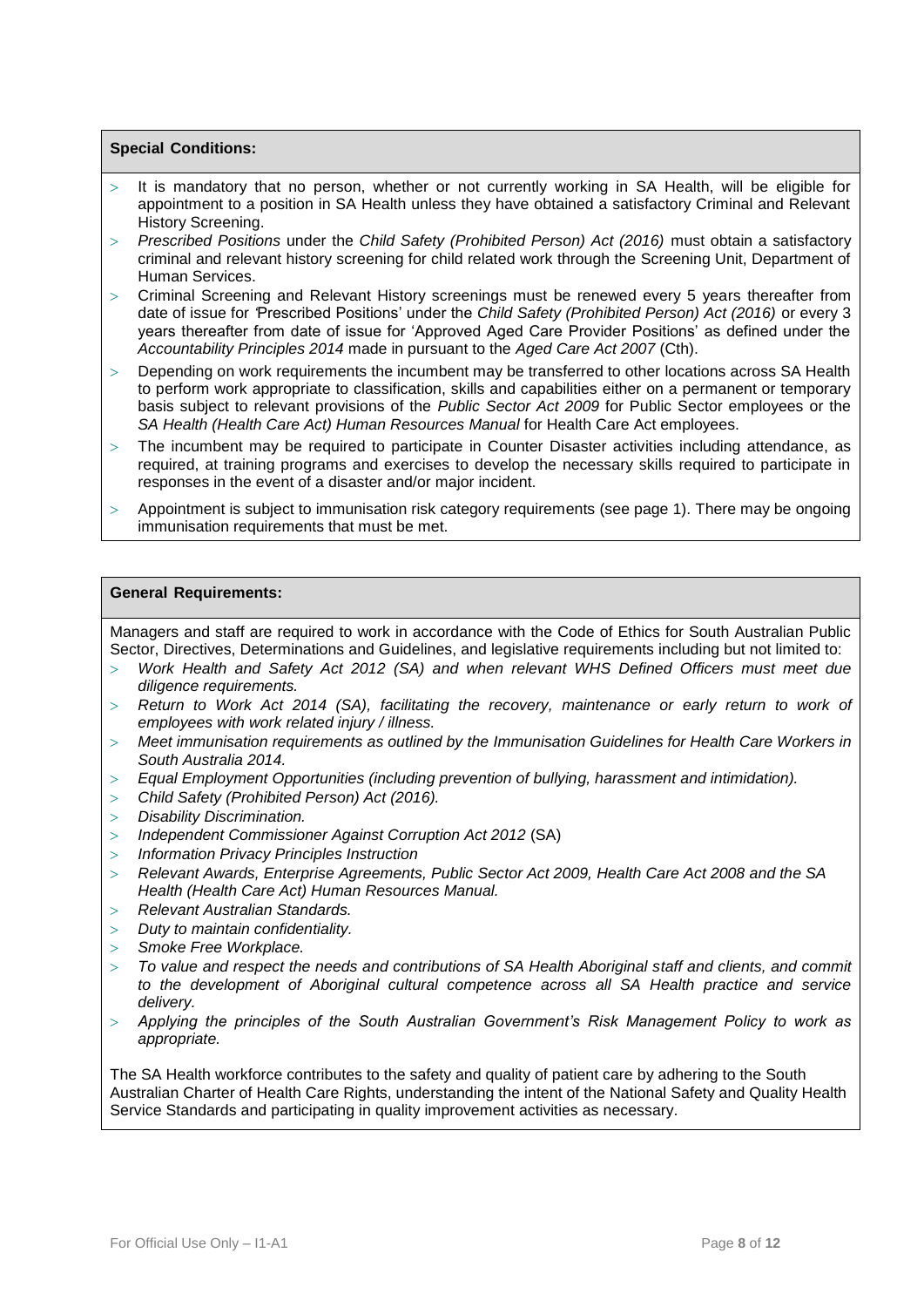#### **Performance Development**

The incumbent will be required to participate in the organisation's Performance Review & Development Program which will include a regular review of the incumbent's performance against the responsibilities and key result areas associated with their position and a requirement to demonstrate appropriate behaviours which reflect a commitment to SA Health values and strategic directions.

## **Handling of Official Information:**

By virtue of their duties, SA Health employees frequently access, otherwise deal with, and/or are aware of, information that needs to be treated as confidential.

SA Health employees will not access or attempt to access official information, including confidential patient information other than in connection with the performance by them of their duties and/or as authorised.

SA Health employees will not misuse information gained in their official capacity.

SA Health employees will maintain the integrity and security of official or confidential information for which they are responsible. Employees will also ensure that the privacy of individuals is maintained and will only release or disclose information in accordance with relevant legislation, industrial instruments, policy, or lawful and reasonable direction.

### **White Ribbon:**

SA Health has a position of zero tolerance towards men's violence against women in the workplace and the broader community. In accordance with this, the incumbent must at all times act in a manner that is nonthreatening, courteous, and respectful and will comply with any instructions, policies, procedures or guidelines issued by SA Health regarding acceptable workplace behaviour.

## **Cultural Commitment:**

NALHN welcomes and respects Aboriginal and Torres Strait Islander people and values the expertise, cultural knowledge and life experiences they bring to the workplace. In acknowledgement of this, NALHN is committed to increasing the Aboriginal and Torres Strait Islander Workforce

#### **Resilience:**

SA Health employees persevere to achieve goals, stay calm under pressure and are open to feedback.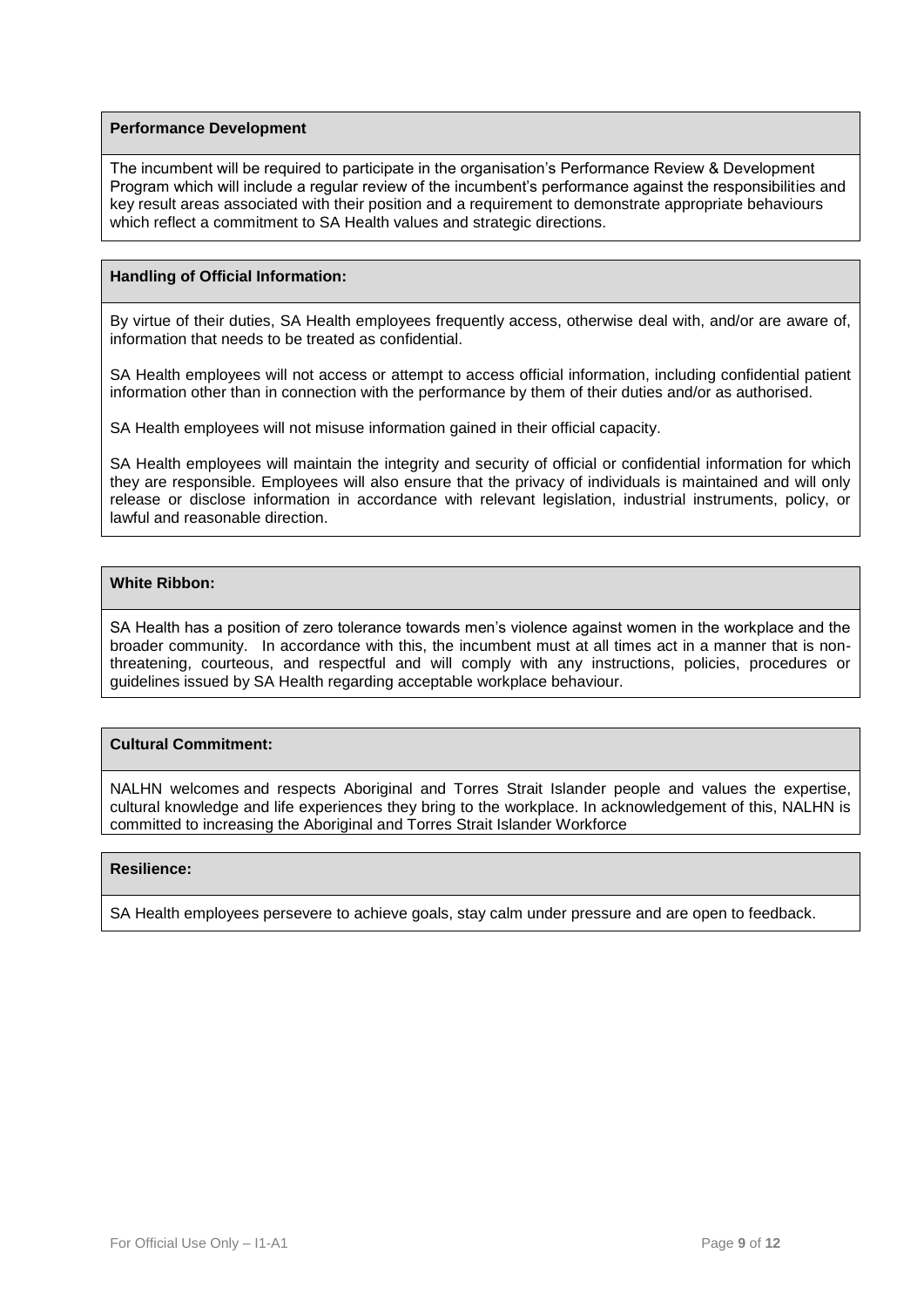## **Organisational Context**

### **SA Health**

SA Health is committed to protecting and improving the health of all South Australians by providing leadership in health reform, public health services, health and medical research, policy development and planning, with an increased focus on wellbeing, illness prevention, early intervention and quality care.

SA Health is the brand name for the health portfolio of services and agencies responsible to the Minister for Health, the Minister for Health & Wellbeing. The State Government has reformed the governance of SA Health, including establishing 10 Local Health Networks (LHNs), each with its own Governing Board.

These reforms have taken a staged approach, with the most significant changes to taking place from 1 July 2019 when the new Governing Boards become fully operational.

SA Health is comprised of the Department for Health and Wellbeing and the following legal entities:

- Central Adelaide Local Health Network
- **Northern Adelaide Local Health Network**
- > Southern Adelaide Local Health Network
- Women's and Children's Health Network
- > Barossa Hills Fleurieu Local Health Network
- Eyre and Far North Local Health Network
- Flinders and Upper North Local Health Network
- Riverland Mallee Coorong Local Health Network
- > South East Local Health Network
- Yorke and Northern Local Health Network
- > SA Ambulance Service

#### **Northern Adelaide Local Health Network**

The Northern Adelaide Local Health Network (NALHN) provides care to more than 400,000 people living in the northern metropolitan area of Adelaide as well as providing a number of state-wide services, and services to those in regional areas. NALHN works to ensure quality and timely delivery of health care, whilst building a highly skilled, engaged and resilient workforce based on a culture of collaboration, respect, integrity and accountability.

NALHN offers a range of primary health care services across the northern metropolitan area of Adelaide, with a focus on providing preventive and health promoting programs in the community, and transition and hospital substitution and avoidance programs targeted at chronic disease and frail aged.

Clinical leadership of care systems is central to the current national and state wide health reforms. NALHN care delivery is configured within clinical divisions that are patient–focused, clinically led groupings of services. Clinical Divisions are responsible for managing service delivery activities across NALHN campuses and units, bringing together empowered experts to directly make relevant decisions.

NALHN includes:

- [Lyell McEwin Hospital](https://www.sahealth.sa.gov.au/wps/wcm/connect/public+content/sa+health+internet/health+services/hospitals+and+health+services+metropolitan+adelaide/lyell+mcewin+hospital) (LMH) a 336-bed specialist referral public teaching hospital which has links to the University of Adelaide, University of South Australia and Flinders University. LMH provides a full range of high-quality medical, surgical, diagnostic, emergency and support services.
- > [Modbury Hospital](https://www.sahealth.sa.gov.au/wps/wcm/connect/public+content/sa+health+internet/health+services/hospitals+and+health+services+metropolitan+adelaide/modbury+hospital) is a 174-bed, acute care teaching hospital that provides inpatient, outpatient, emergency services, Aged Care, Rehabilitation and Palliative Care. [GP Plus Health Care Centres and](https://www.sahealth.sa.gov.au/wps/wcm/connect/public+content/sa+health+internet/health+services/gp+plus+health+care+services+and+centres)  [Super Clinics](https://www.sahealth.sa.gov.au/wps/wcm/connect/public+content/sa+health+internet/health+services/gp+plus+health+care+services+and+centres)
- Aboriginal Health Services
- Mental Health Services (including two statewide services Forensics and Older Persons)
- $>$  Sub-acute Services

The total operating budget for 19/20 for NALHN is \$790M with a workforce of 3,857 FTE / 5,240 head count.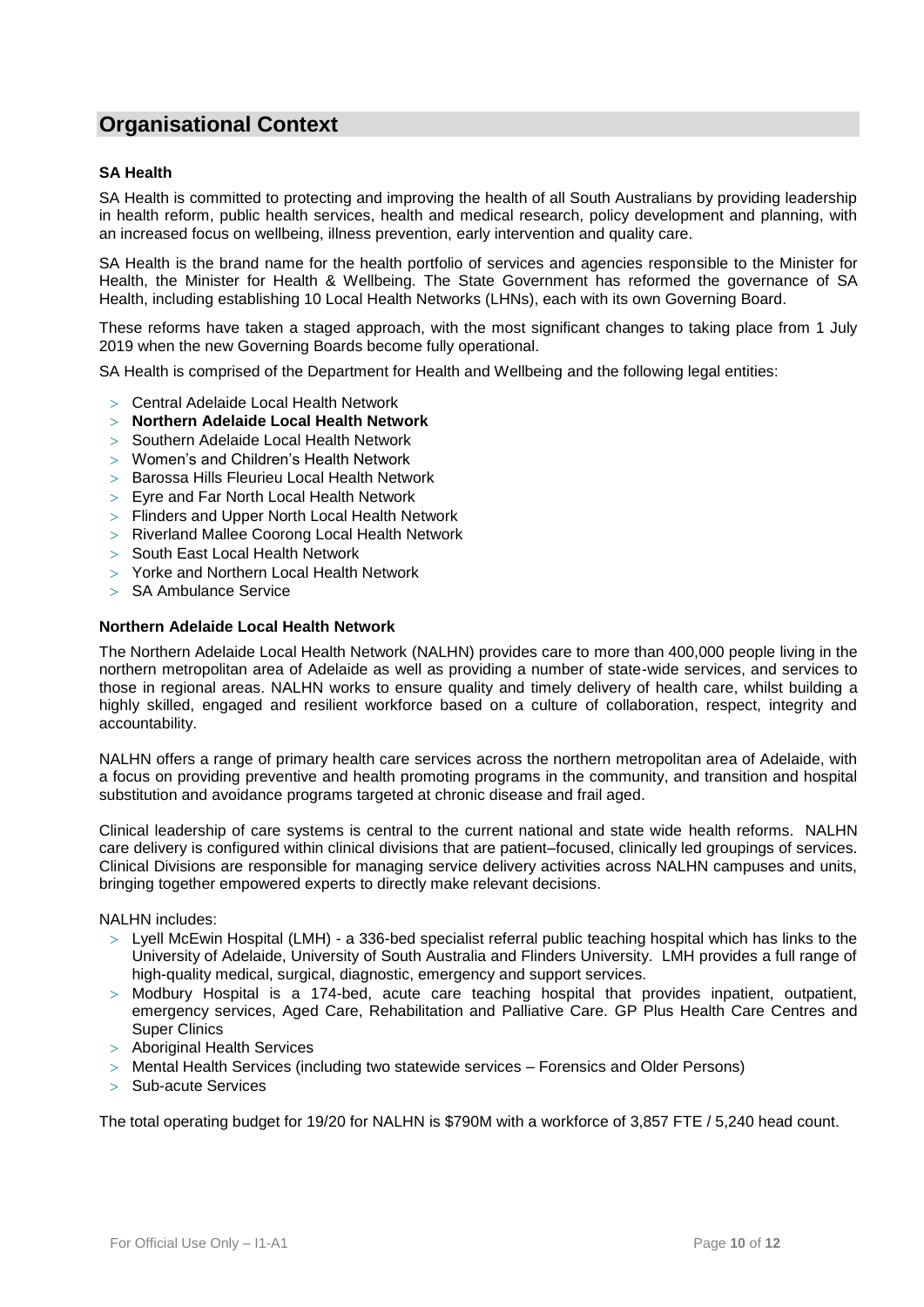### **NALHN Governing Board**

The Governing Board members bring to NALHN a wealth of knowledge and experience across many areas.

NALHN is confident that with the support of our highly qualified Governing Board, NALHN will be well placed to achieve better health service decisions tailored to local needs and deliver a safe, high quality and financially sustainable LHN into the future.

## **Values**

### **SA Health Values**

The values of SA Health are used to indicate the type of conduct required by our employees and the conduct that our customers can expect from our health service:

- $>$  We are committed to the values of integrity, respect and accountability.
- $>$  We value care, excellence, innovation, creativity, leadership and equity in health care provision and health outcomes.
- We demonstrate our values in our interactions with others in SA Health, the community, and those for whom we care.

#### **Code of Ethics**

The *Code of Ethics for the South Australian Public Sector* provides an ethical framework for the public sector and applies to all public service employees:

- Democratic Values Helping the government, under the law to serve the people of South Australia.
- $>$  Service, Respect and Courtesy Serving the people of South Australia.
- $>$  Honesty and Integrity- Acting at all times in such a way as to uphold the public trust.
- Accountability- Holding ourselves accountable for everything we do.
- $>$  Professional Conduct Standards- Exhibiting the highest standards of professional conduct.

The Code recognises that some public sector employees are also bound by codes of conduct relevant to their profession.

## **Approvals**

#### **Role Description Approval**

I acknowledge that the role I currently occupy has the delegated authority to authorise this document.

**Name: Role Title:**

**Signature: Date:**

## **Role Acceptance**

#### **Incumbent Acceptance**

I have read and understood the responsibilities associated with role, the organisational context and the values of SA Health as outlined within this document

**Name: Signature:**

**Date:**

#### **Version control and change history**

| ersion | ≅trom.<br>_______ | Date to | . |
|--------|-------------------|---------|---|
|--------|-------------------|---------|---|